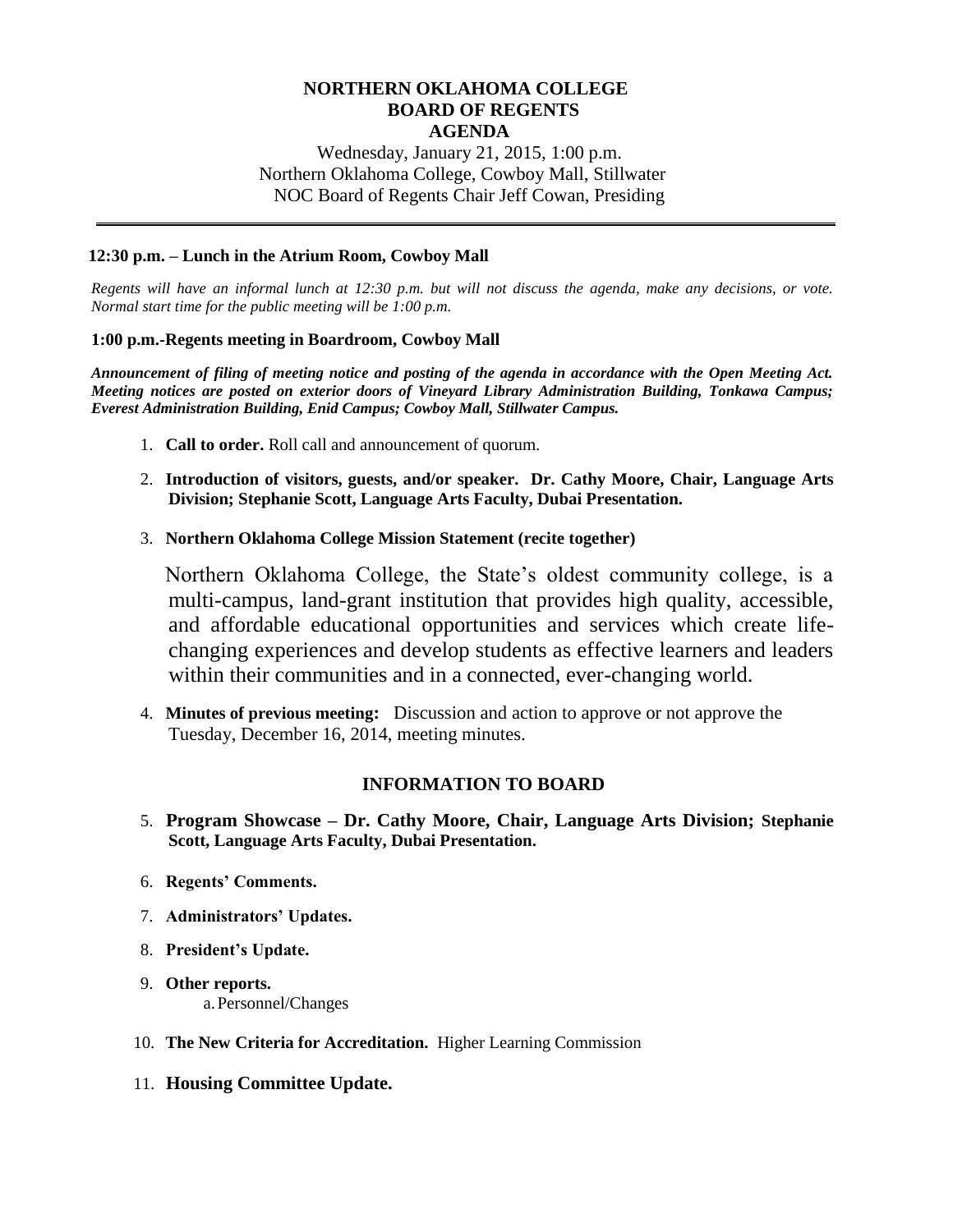#### **BOARD ACTION**

#### **Discussion and action to approve or not approve the following:**

- 12. **FY2016 Academic Service Fee Requests.** Consider approval of FY2016 Academic Service Fee Requests.
- 13. **Master Lease Real Property Projects.** Consider approval of 2015 Master Lease Real Property Projects.
- 14. **Resolution: Guns on Campus.** Consider approval of Resolution: Guns on Campus.
- 15. **Monthly Financial Report.** Consider approval of monthly financial report.
- 16. **Monthly Purchases**. Consider approval of monthly purchases.
- 17. **Section 13 600-650 allocation request.** Consider approval of the Section 13 600-650 allocation request for various projects.

#### **ROUTINE AND OTHER**

- 18. **New business.** Consideration of "any matter not known about or which could not have been reasonably foreseen prior to the time of the posting of the agenda."
- 19. **Items for next agenda.**
- 20. **Announcement of next scheduled meeting: Next meeting is Monday, February 23, 2015, 1:00 p.m., Conference Room, Tonkawa.**
- 21. **Adjournment.**

**NOTE:** The NOC Board of Regents may discuss, make motions and vote upon all matters appearing on this agenda. Such votes may be to adopt, reject, table, reaffirm, rescind, or take no action on any agenda matter.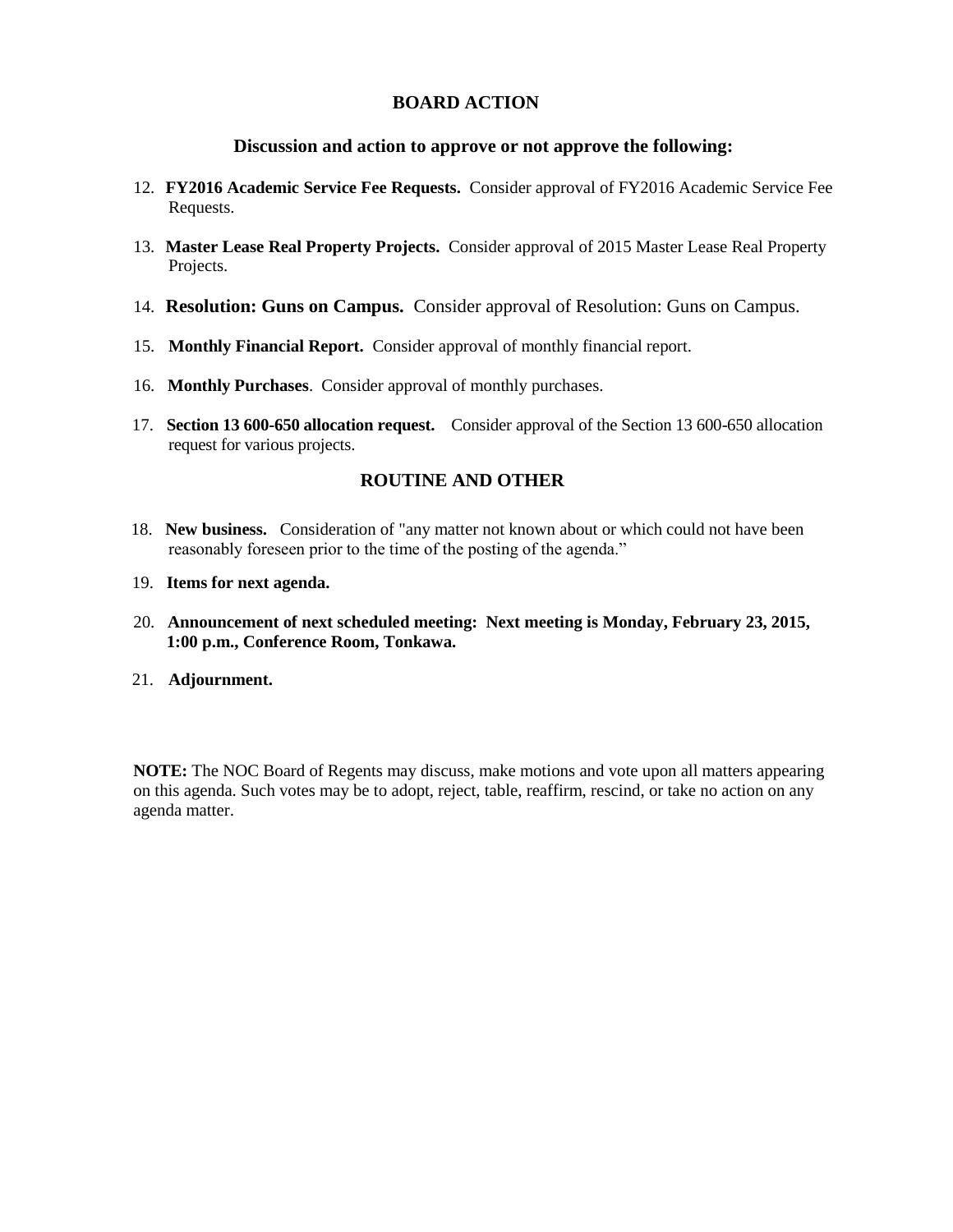### **AGENDA ITEM #1:**

**Call to order.**

Roll call and announcement of quorum.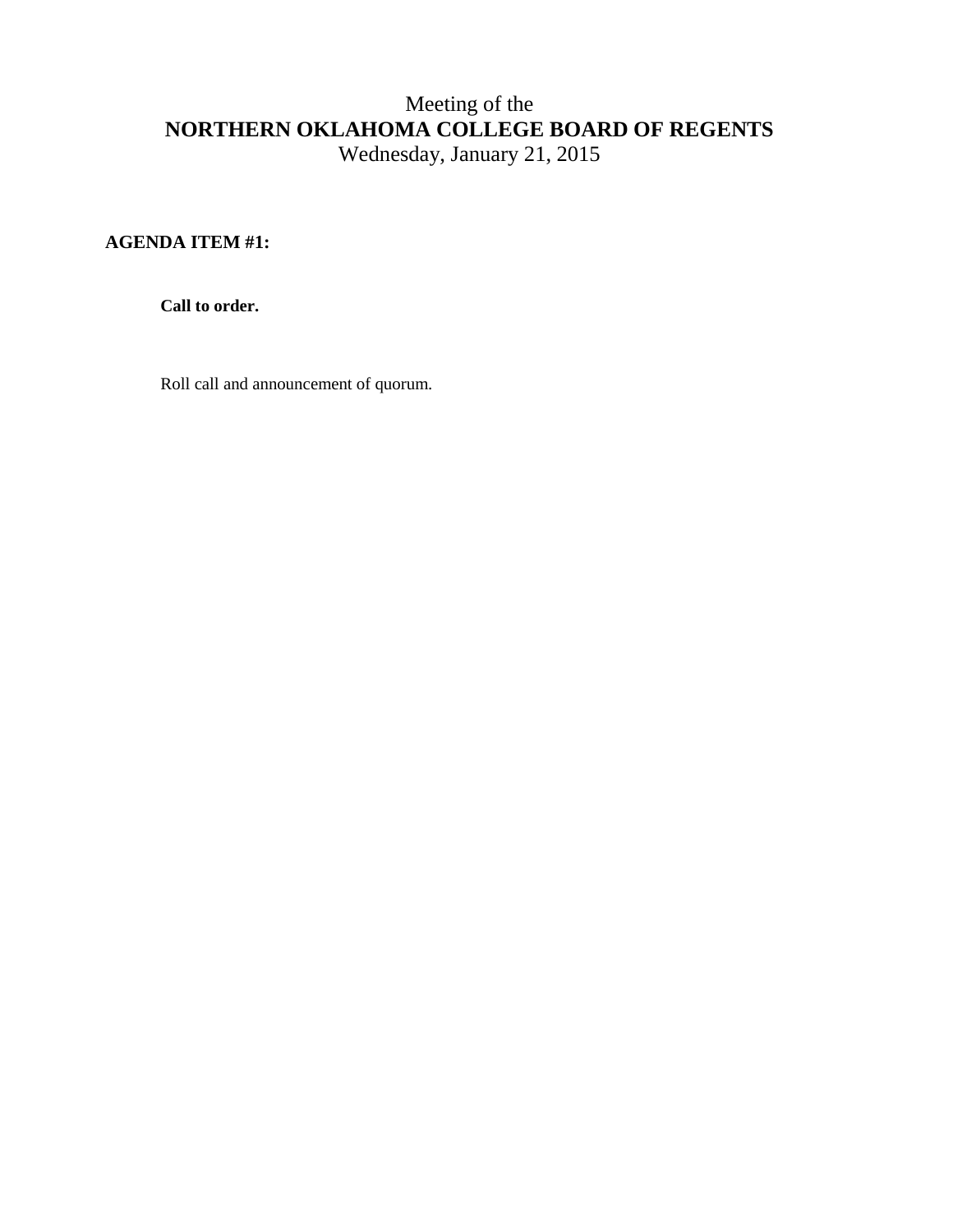Wednesday, January 21, 2015

**AGENDA ITEM #2:**

**Introduction of visitors and guests, and/or speaker. Dr. Cathy Moore, Chair, Language Arts Division; Stephanie Scott, Language Arts Faculty, Dubai Presentation.**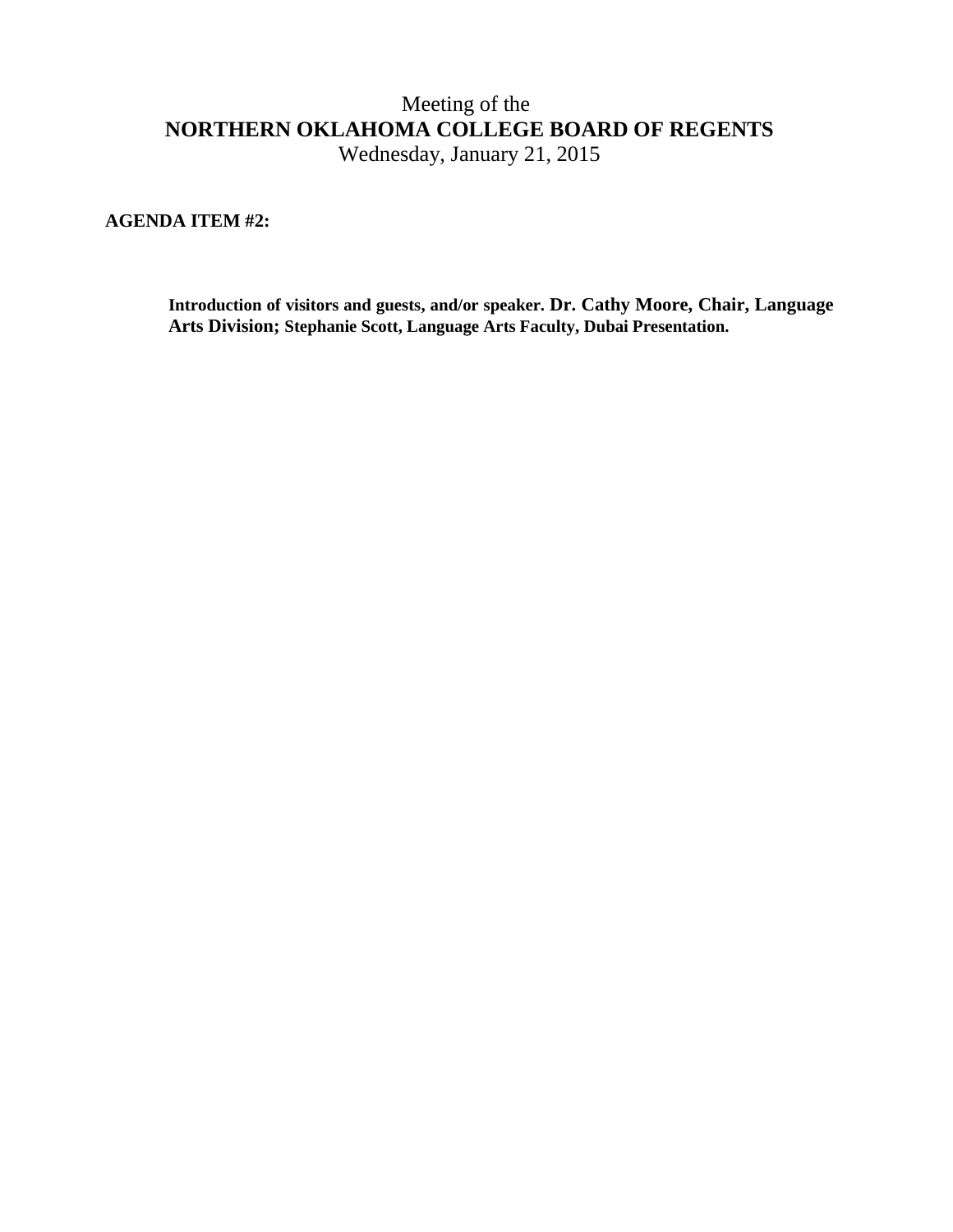Wednesday, January 21, 2015

### **AGENDA ITEM #3:**

### **Northern Oklahoma College Mission Statement (recite together)**

Northern Oklahoma College, the State's oldest community college, is a multi-campus, land-grant institution that provides high quality, accessible, and affordable educational opportunities and services which create life-changing experiences and develop students as effective learners and leaders within their communities and in a connected, ever-changing world.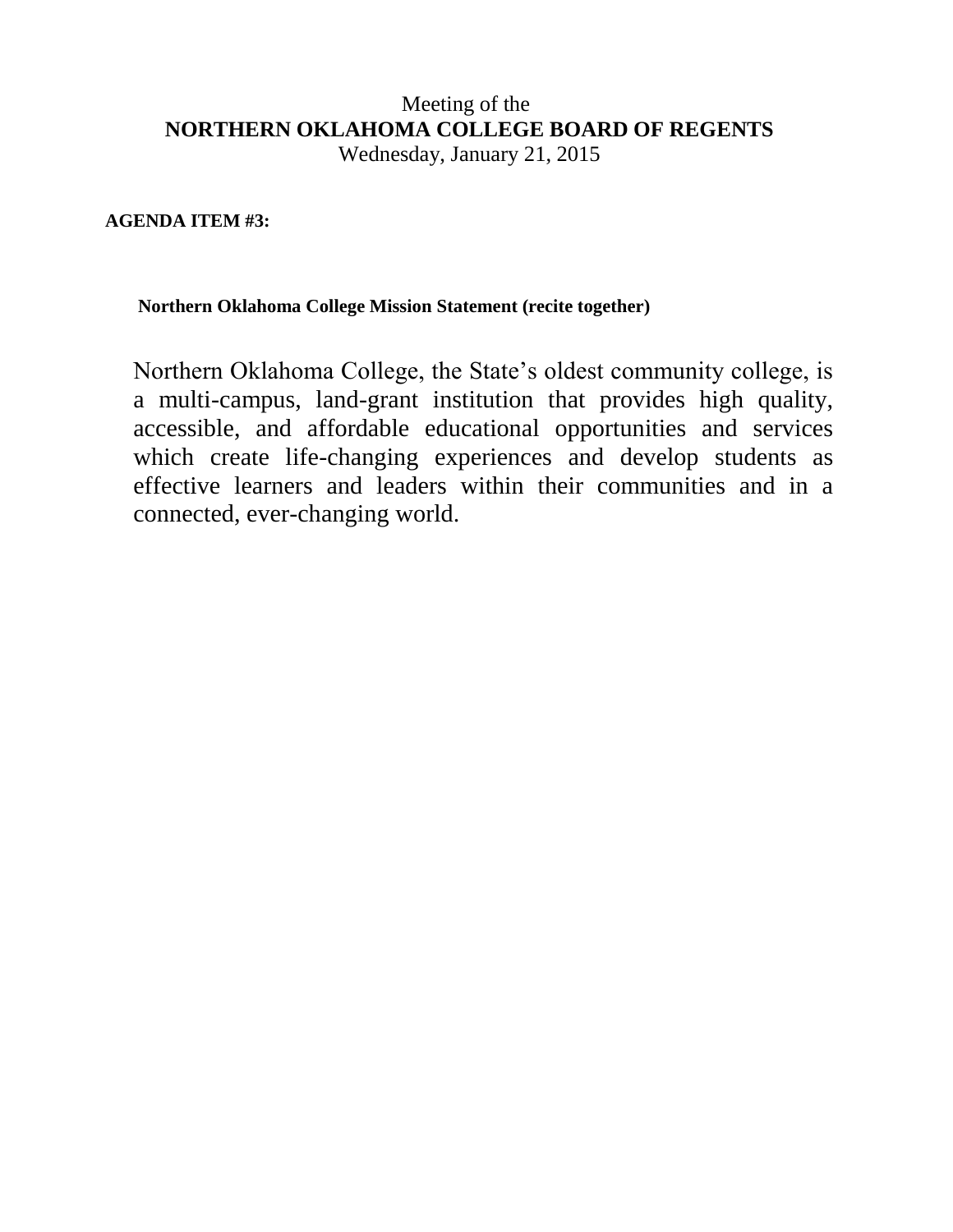### **AGENDA ITEM #4:**

#### **Minutes of previous meeting**

**SUBJECT:** Discussion and action to approve or not approve the Tuesday, December 16, 2014, meeting minutes.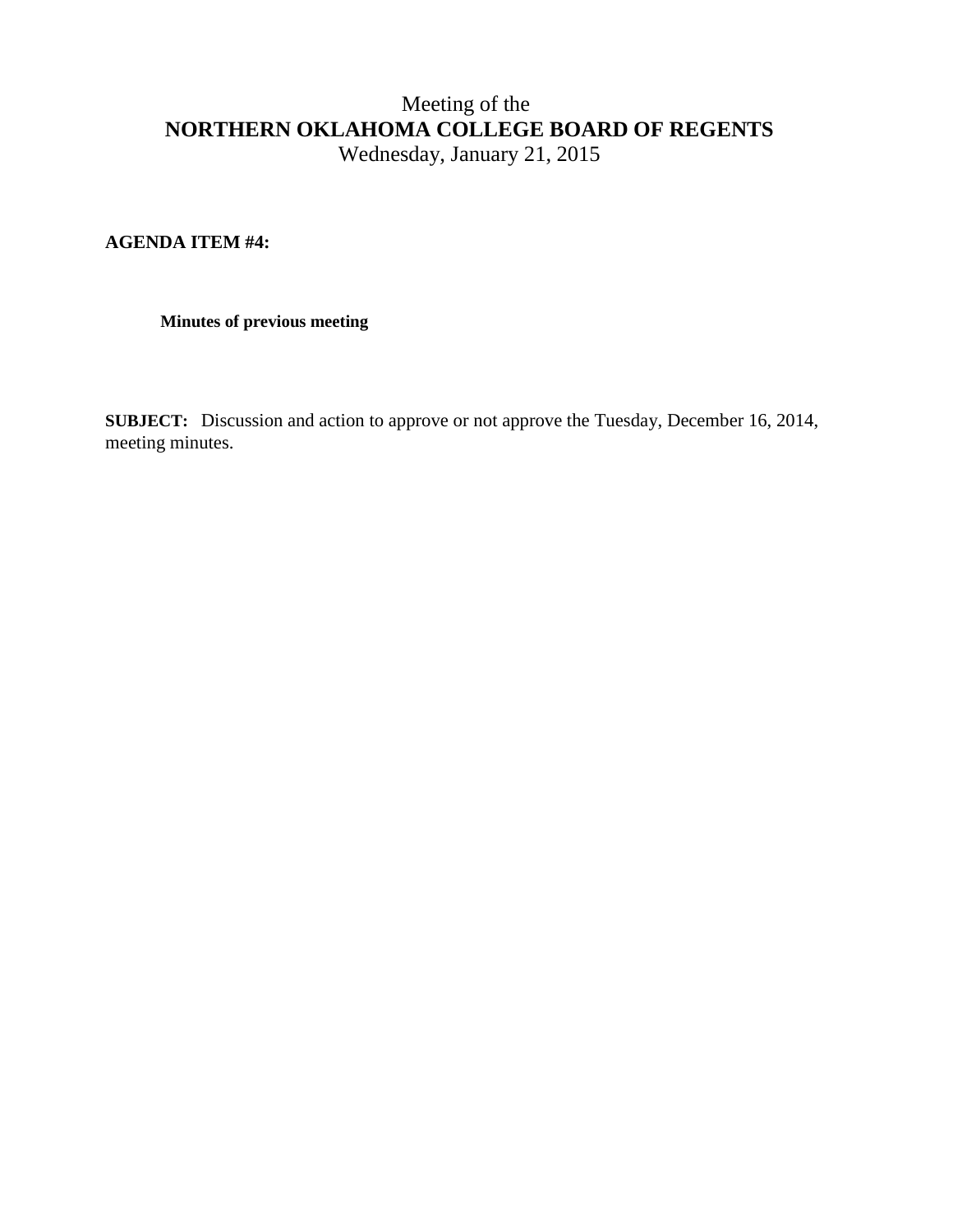Wednesday, January 21, 2015

### **AGENDA ITEM #5:**

**Program Showcase - Dr. Cathy Moore, Chair, Language Arts Division; Stephanie Scott, Language Arts Faculty, Dubai Presentation.**

**SUBJECT: Program Showcase.**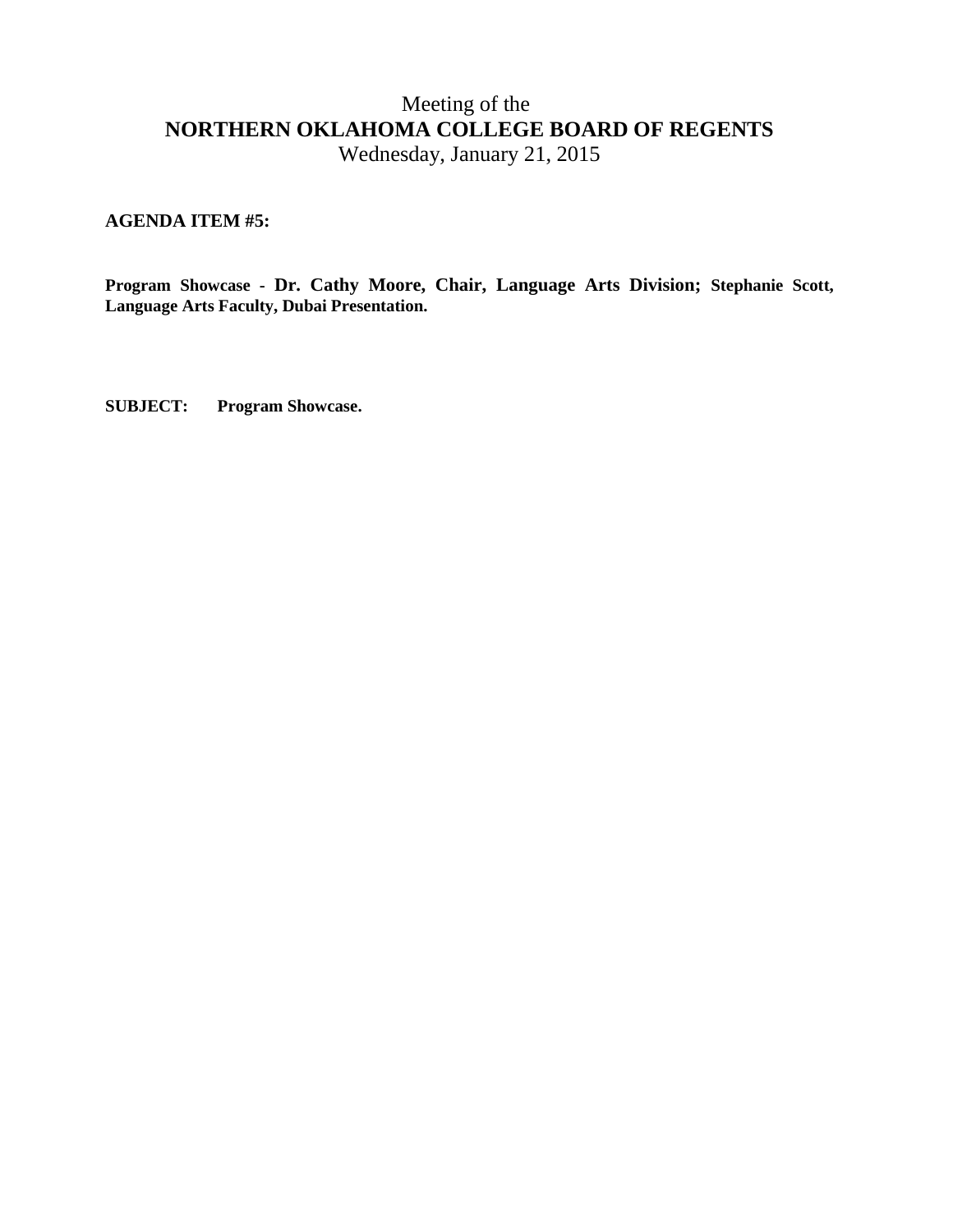**AGENDA ITEM #6:**

**Regents' Updates.**

**SUBJECT: Regents' Updates.**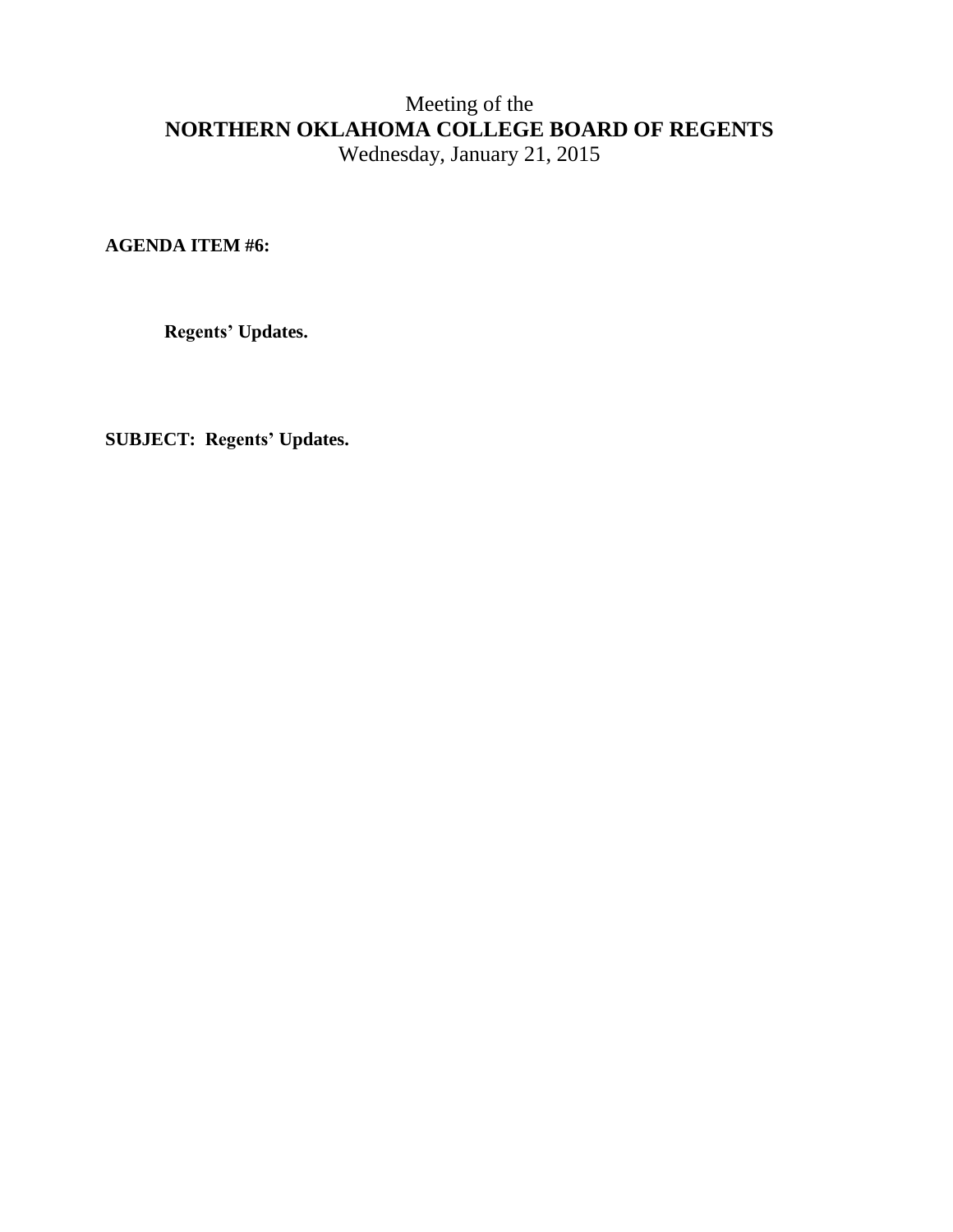**AGENDA ITEM #7:**

**Administrators' Updates.**

**SUBJECT: Administrators' Updates.**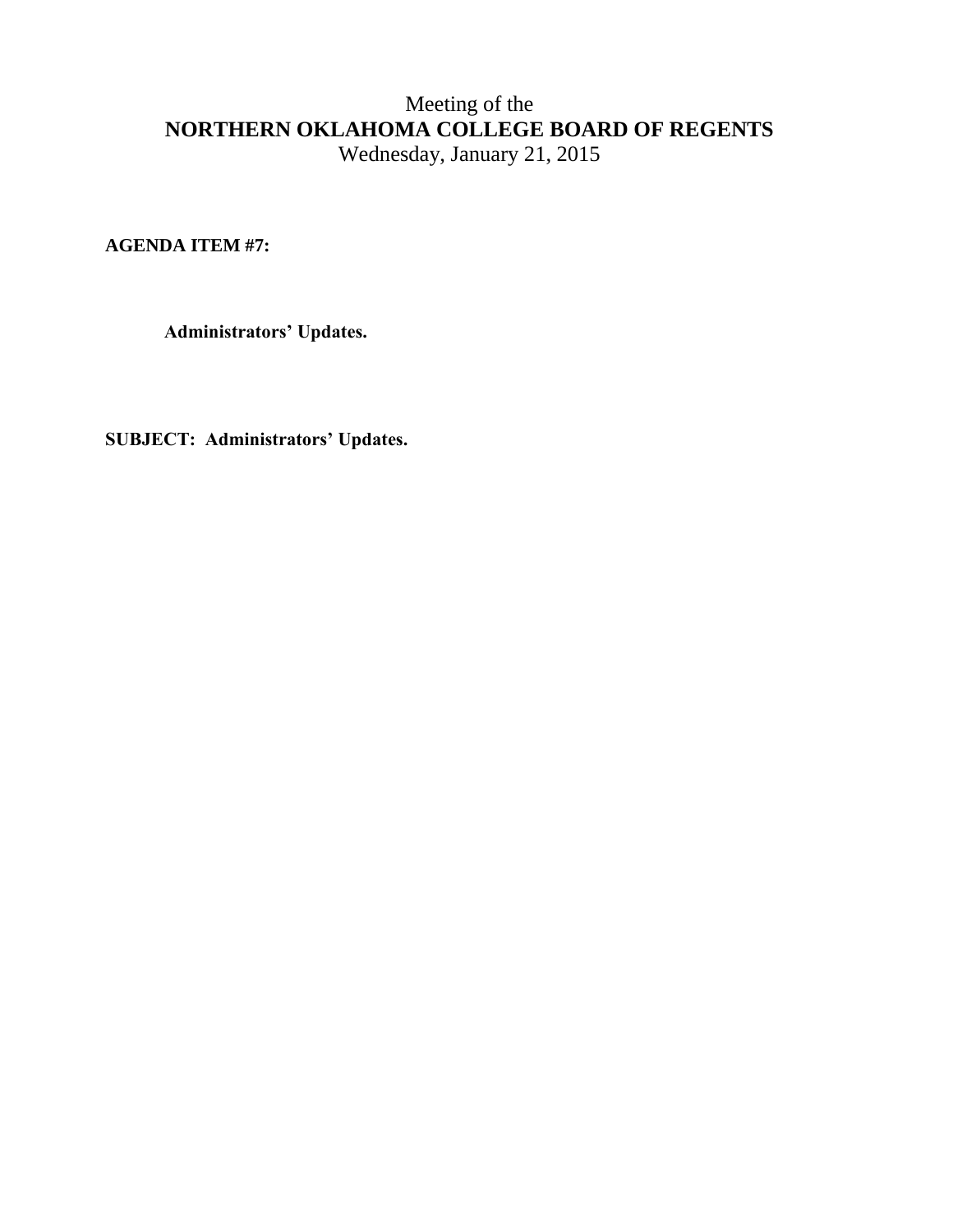**AGENDA ITEM #8:**

**President's Update.**

**SUBJECT: President's Update.**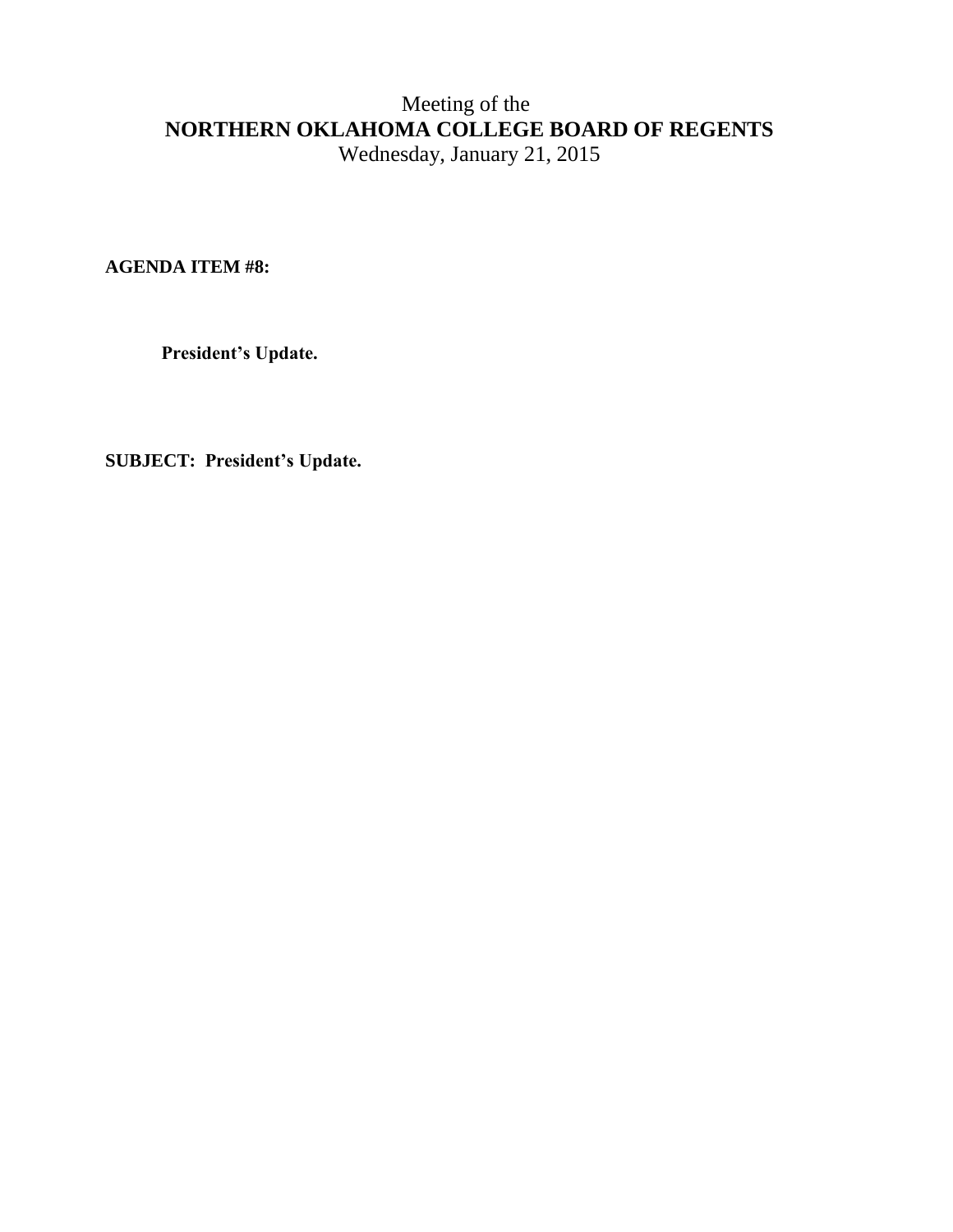**AGENDA ITEM #9:** 

**Other Reports.**

**SUBJECT: Other Reports.**

a. Personnel Changes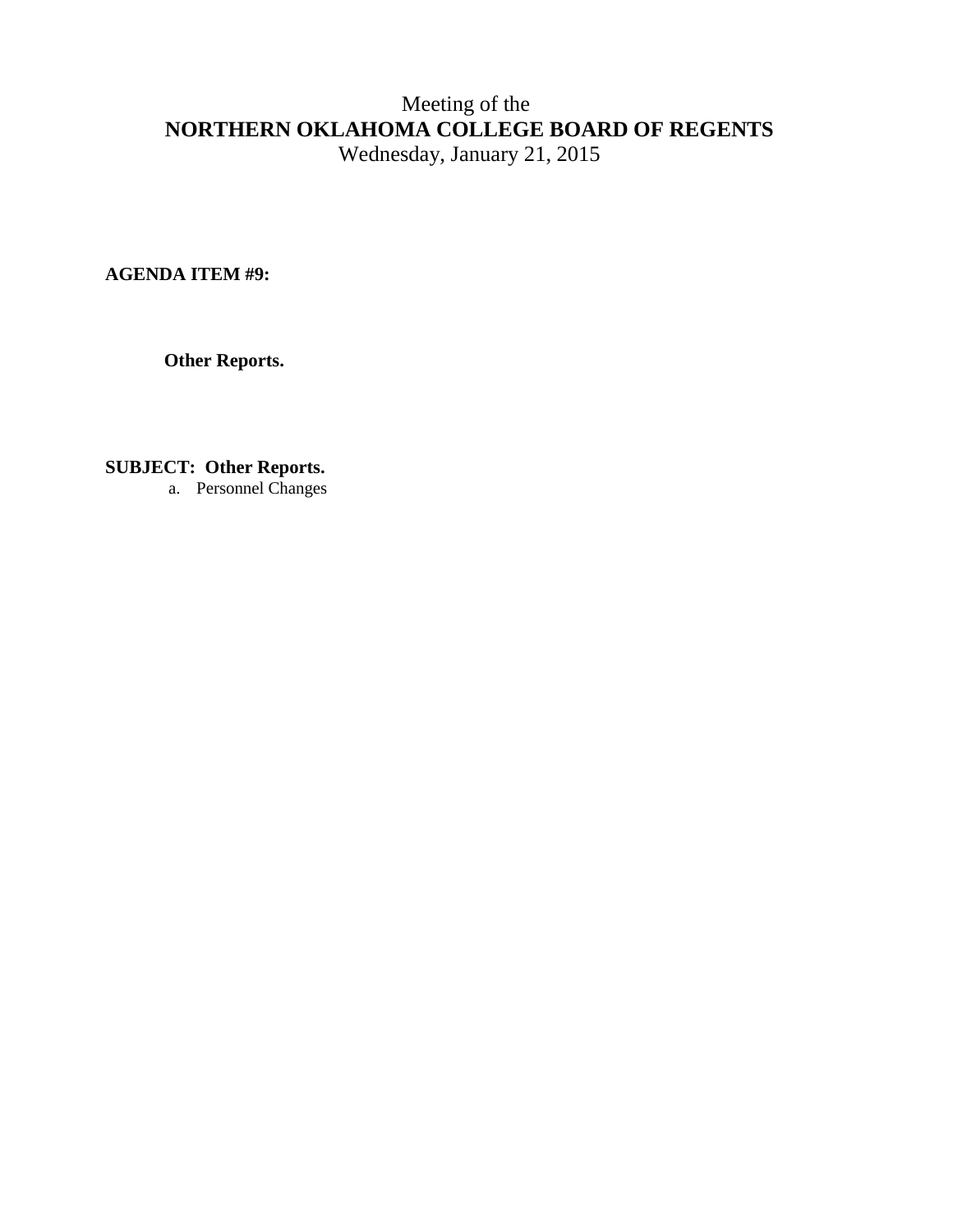**AGENDA ITEM #10:** 

 **The New Criteria for Accreditation.** 

#### **SUBJECT:**

**The New Criteria for Accreditation.** Higher Learning Commission.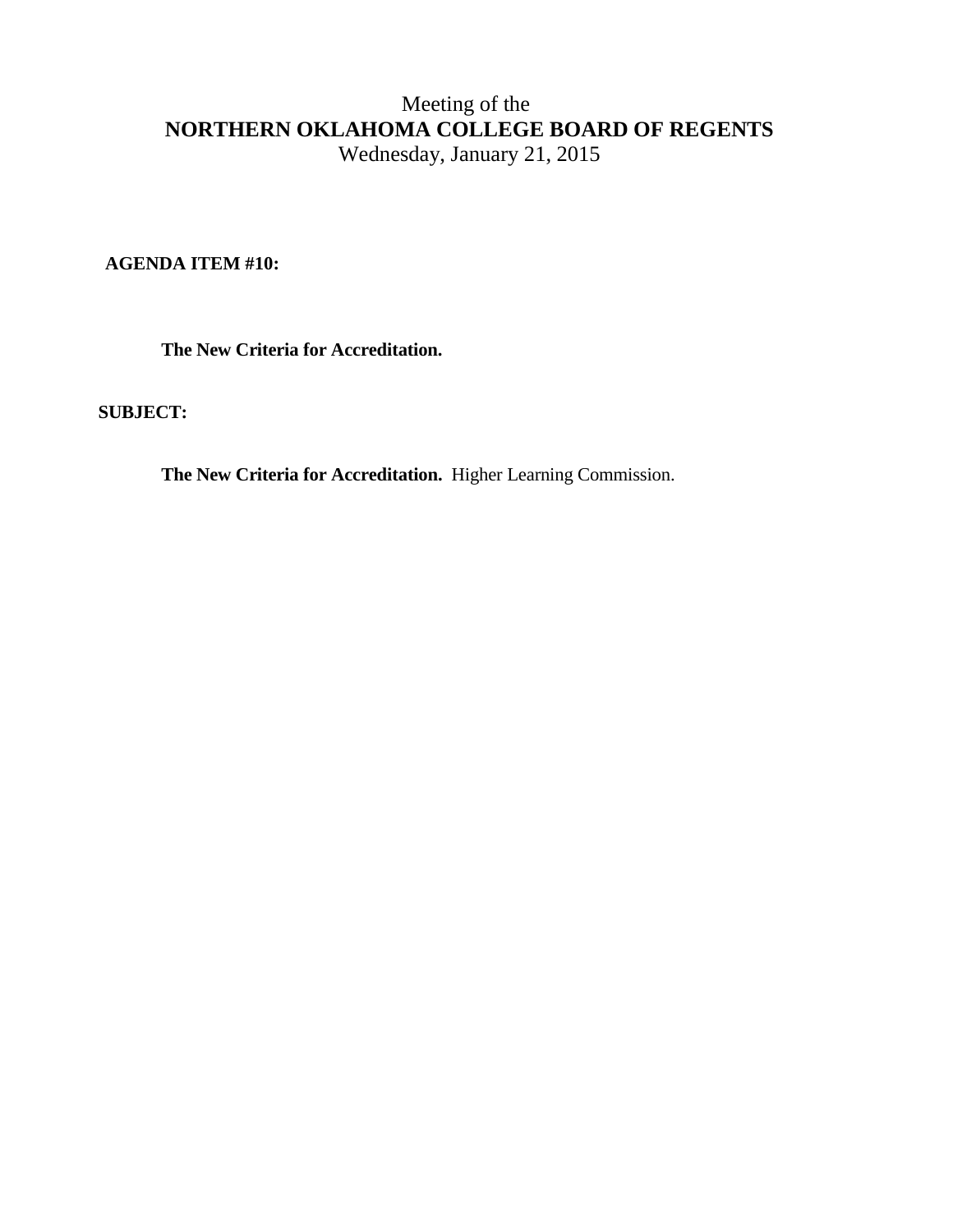### **AGENDA ITEM #11:**

 **Housing Committee Update.**

**SUBJECT:** 

**Housing Committee Update.**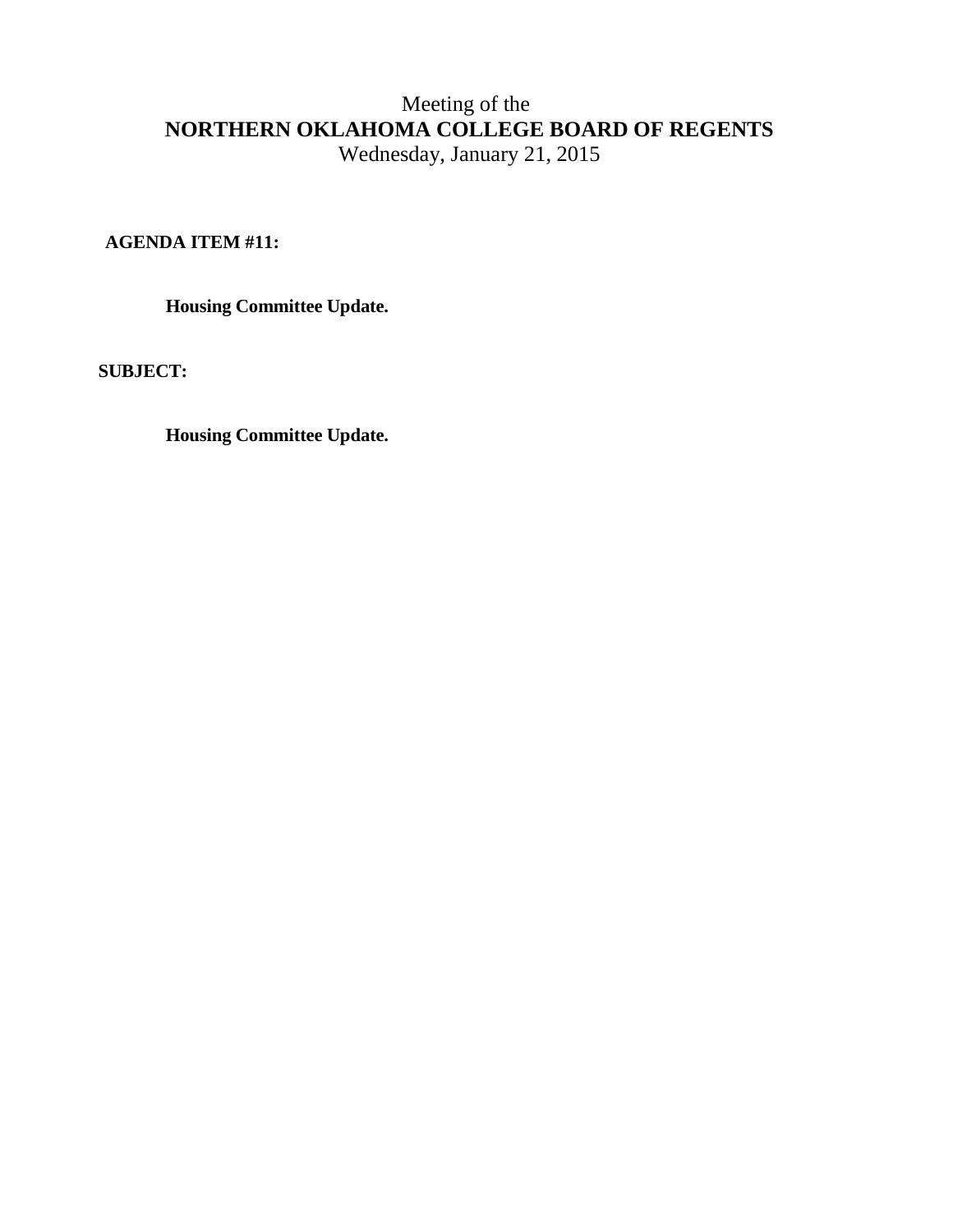### **AGENDA ITEM #12:**

 **FY2016 Academic Service Fee Requests.**

#### **SUBJECT:**

Consider approval of FY2016 Academic Service Fee Requests.

### **RECOMMENDATION:**

**It is recommended that the Board of Regents for Northern Oklahoma College consider approval of FY2016 Academic Service Fee Requests.**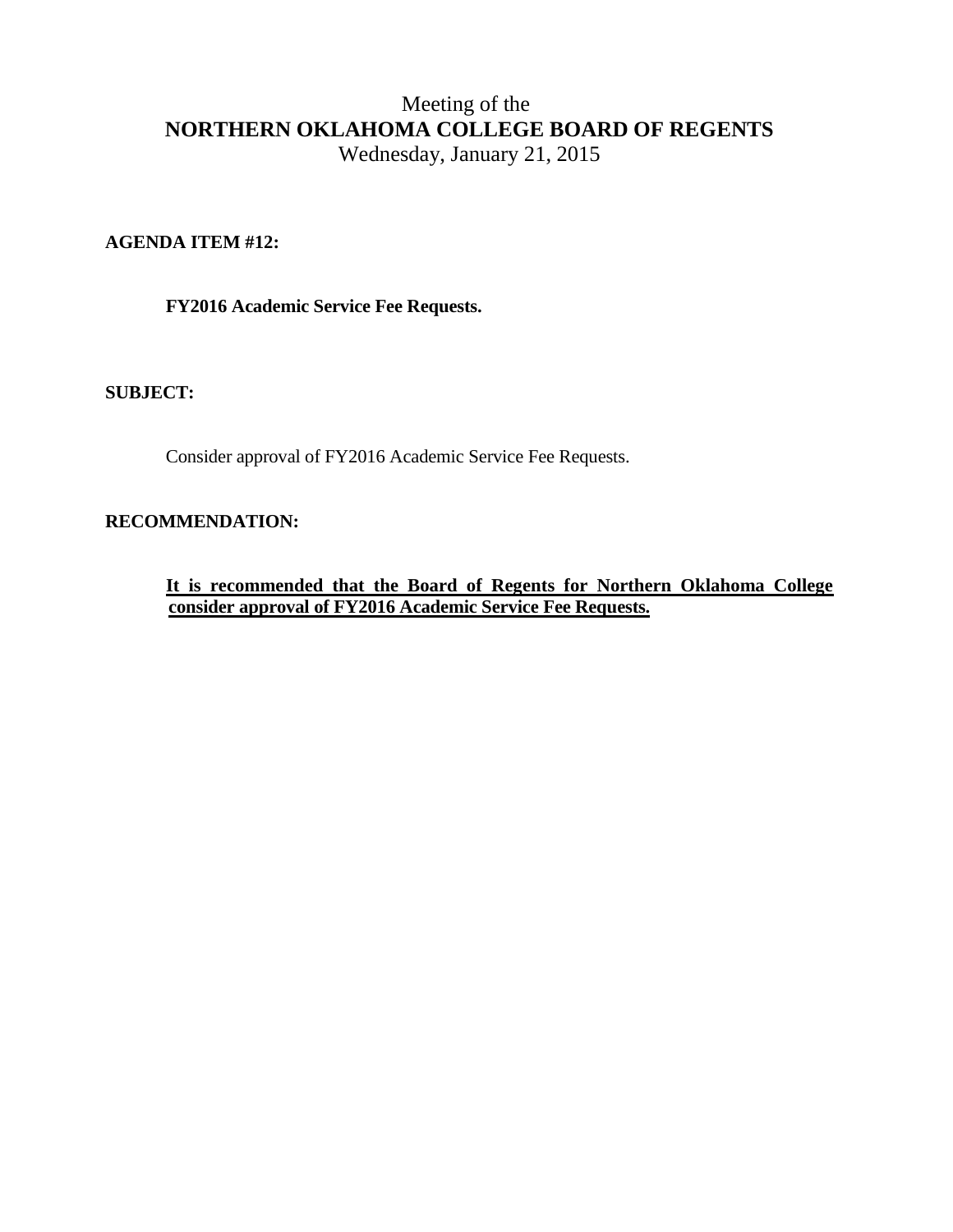### **AGENDA ITEM #13:**

 **Master Lease Real Property Projects.** 

**SUBJECT:**

Consider approval of Master Lease Real Property Projects.

### **RECOMMENDATION:**

**It is recommended that the Board of Regents for Northern Oklahoma College consider approval of Master Lease Real Property Projects.**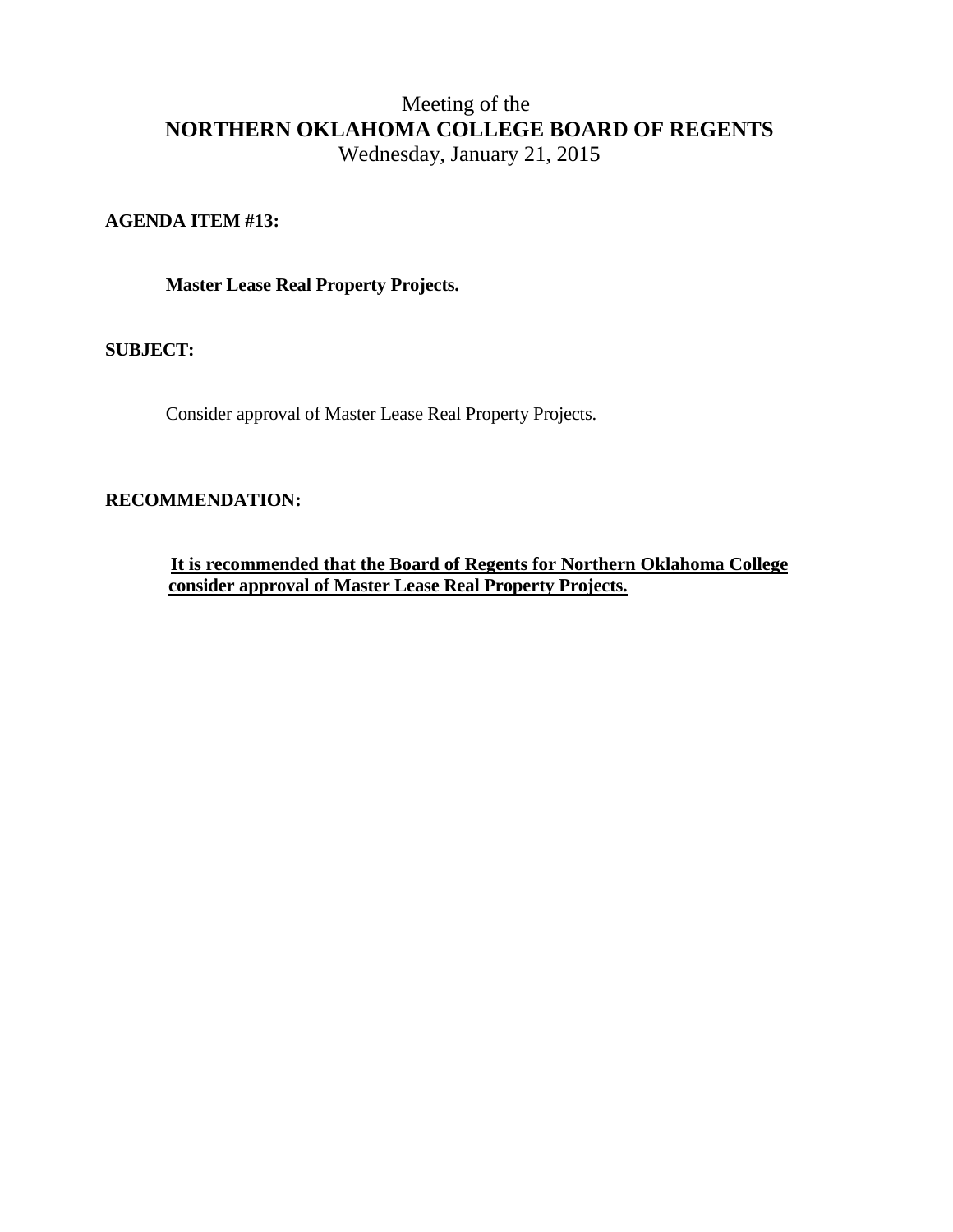### **AGENDA ITEM #14:**

 **Resolution: Guns on Campus.**

**SUBJECT:**

Consider approval of Resolution: Guns on Campus.

#### **RECOMMENDATION:**

**It is recommended that the Board of Regents for Northern Oklahoma College consider approval of Resolution: Guns on Campus.**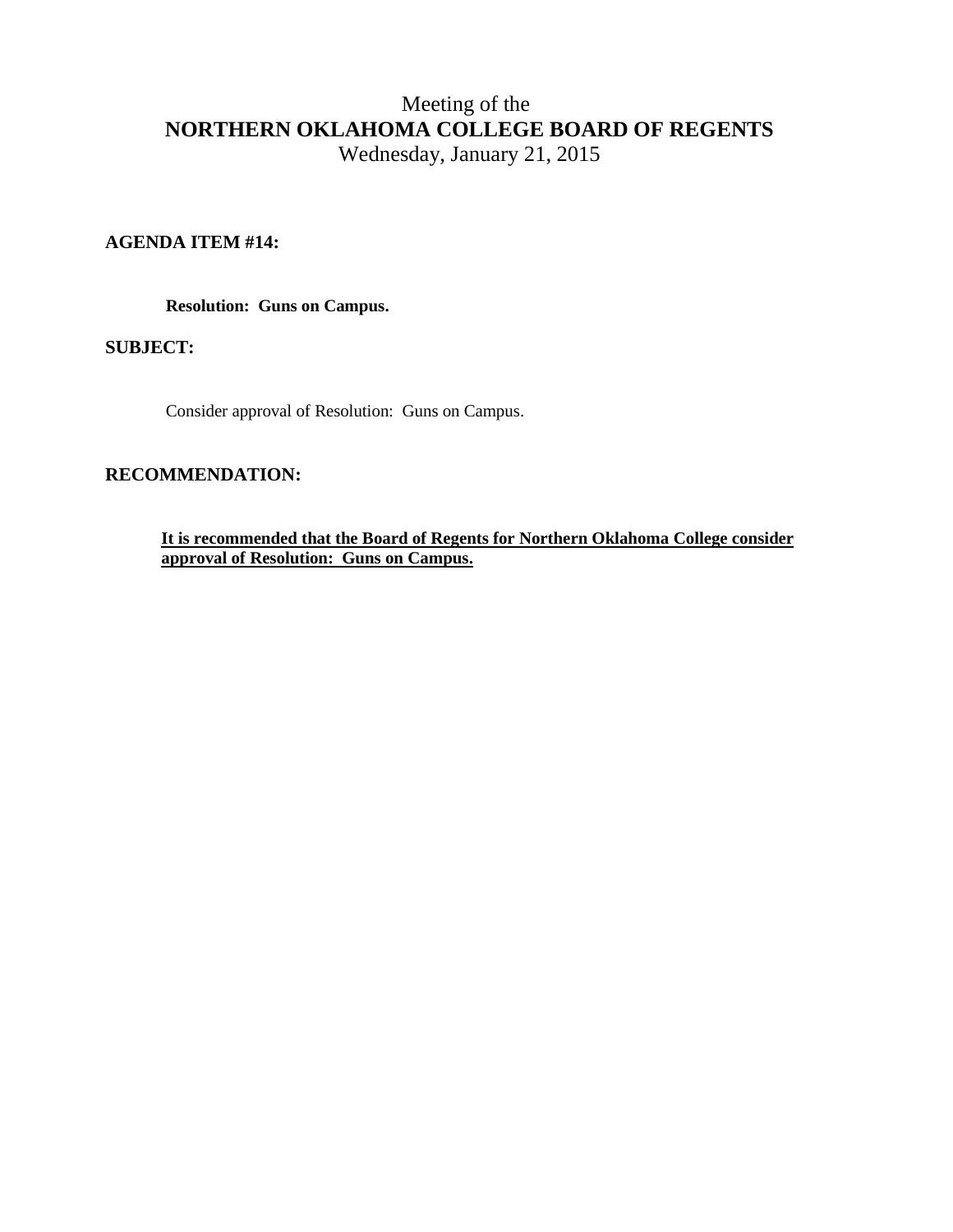### **AGENDA ITEM #15: (See Attachment)**

**Monthly financial report.** 

**SUBJECT:**

Consider approval of the monthly financial report.

#### **RECOMMENDATION:**

**It is recommended that the Board of Regents for Northern Oklahoma College consider approval of the monthly financial report.**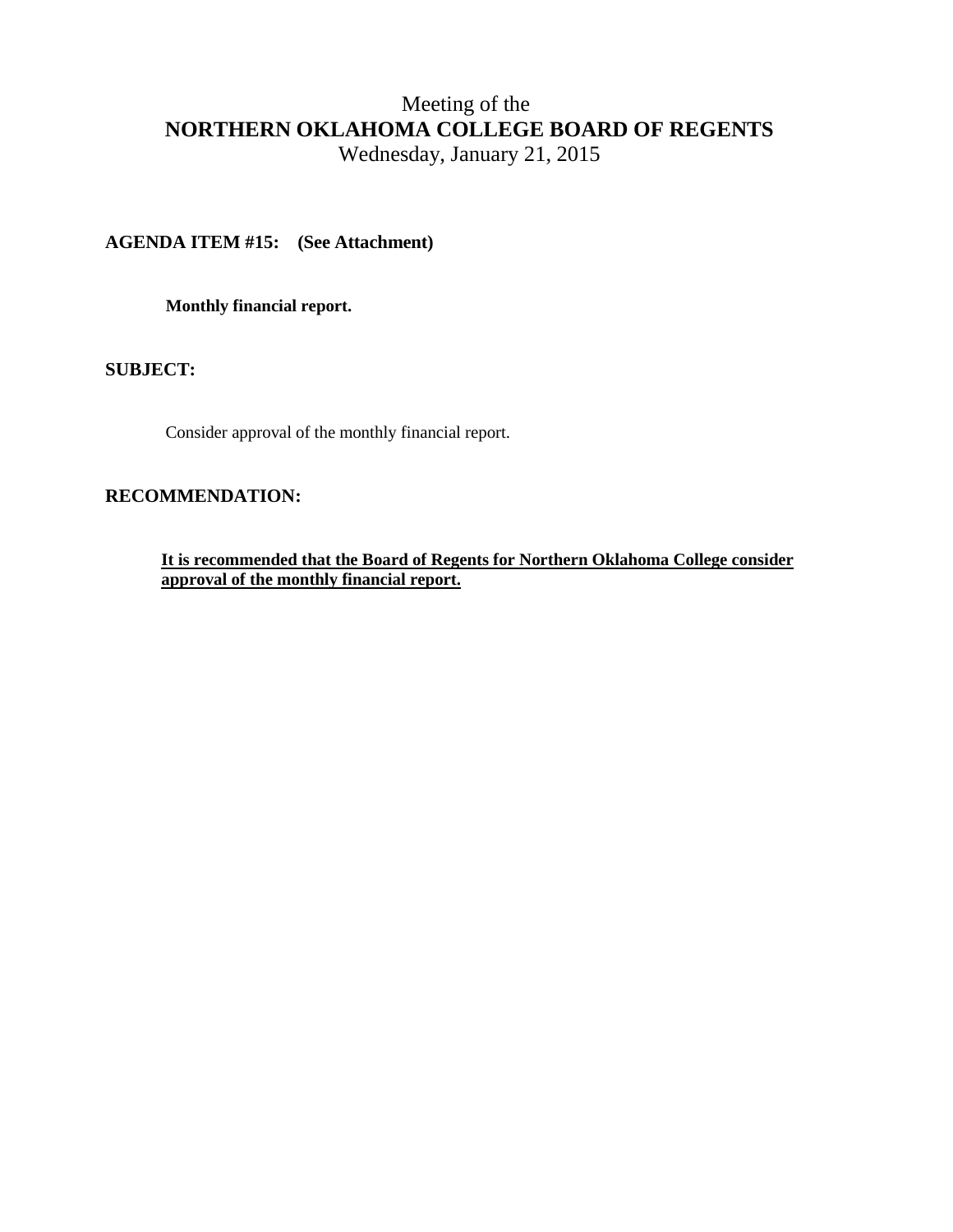Wednesday, January 21, 2015

**AGENDA ITEM #16: (See Attachment)**

**Monthly purchases.** 

**SUBJECT:**

Consider approval of monthly purchases.

#### **RECOMMENDATION:**

**It is recommended that the Board of Regents for Northern Oklahoma College consider approval of monthly purchases.**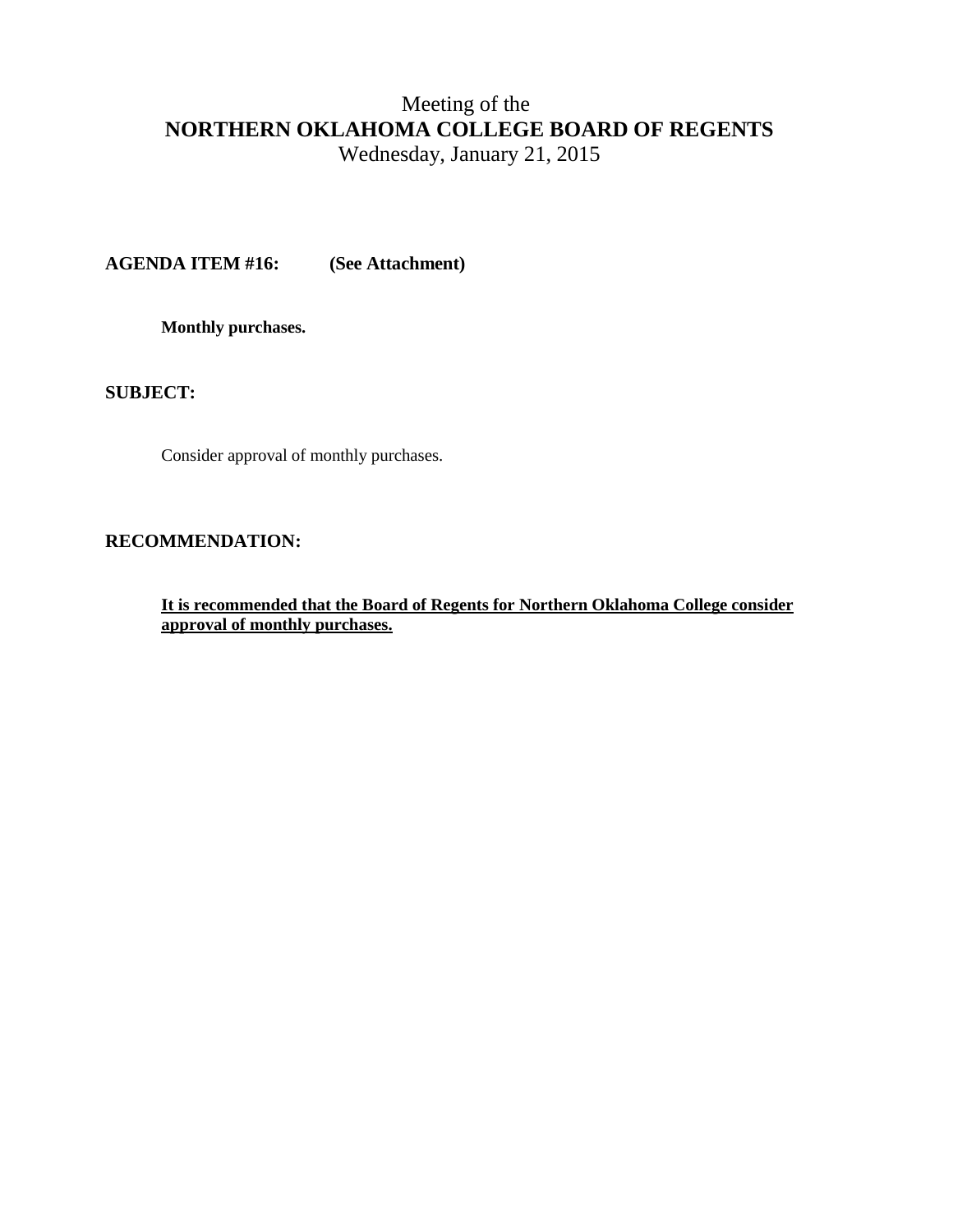Wednesday, January 21, 2015

**AGENDA ITEM #17: (See Attachment)**

 **Section 13 600-650 allocation request.** 

#### **SUBJECT:**

Consider approval of the Section 13 600-650 allocation request for various projects.

#### **RECOMMENDATION:**

**It is recommended that the Board of Regents for Northern Oklahoma College consider approval of a Section 13 600-650 allocation request for \$ for the following projects.**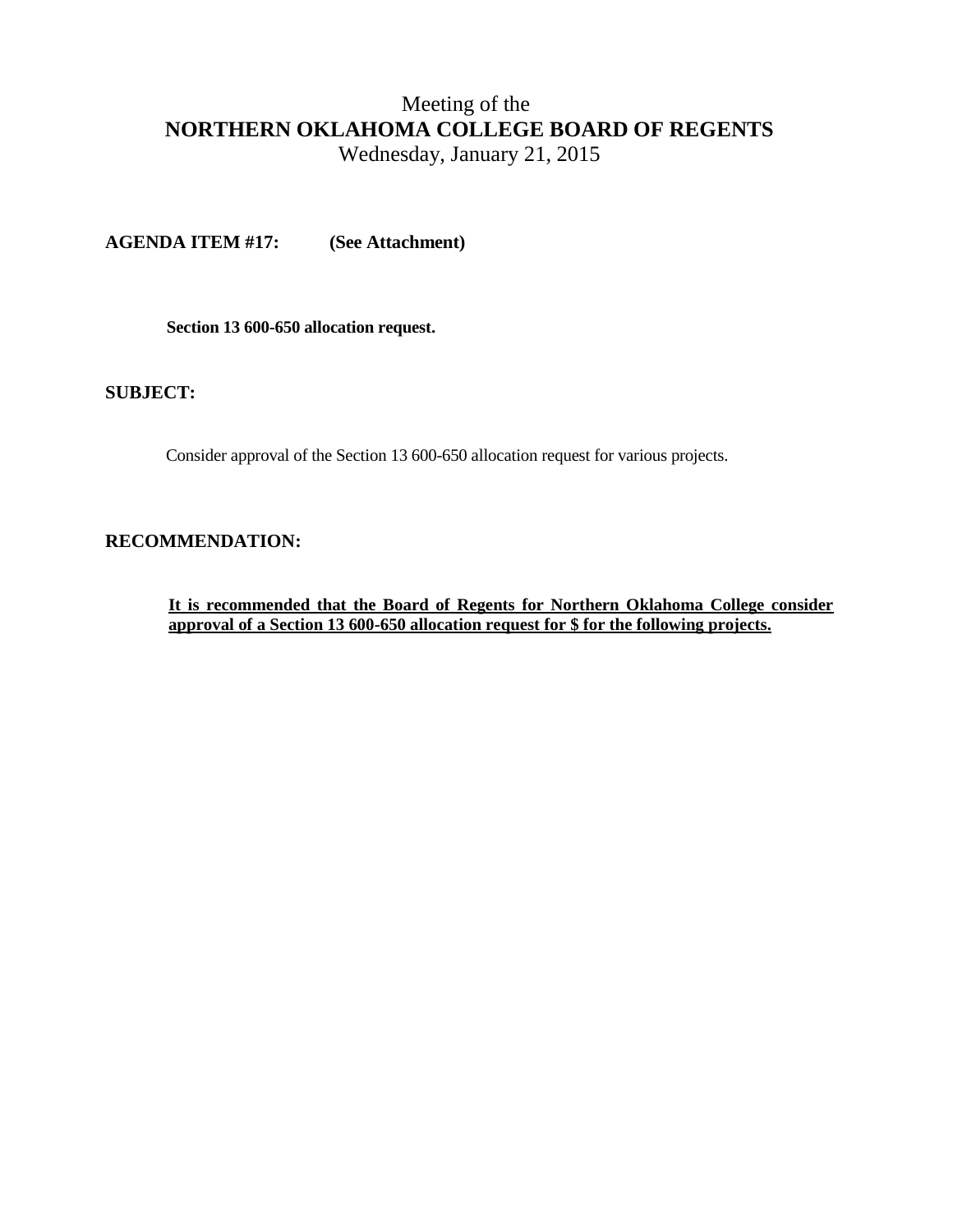### **AGENDA ITEM #18:**

**New business.** Consideration of "any matter not known about or which could not have been reasonably foreseen prior to the time of the posting of the agenda."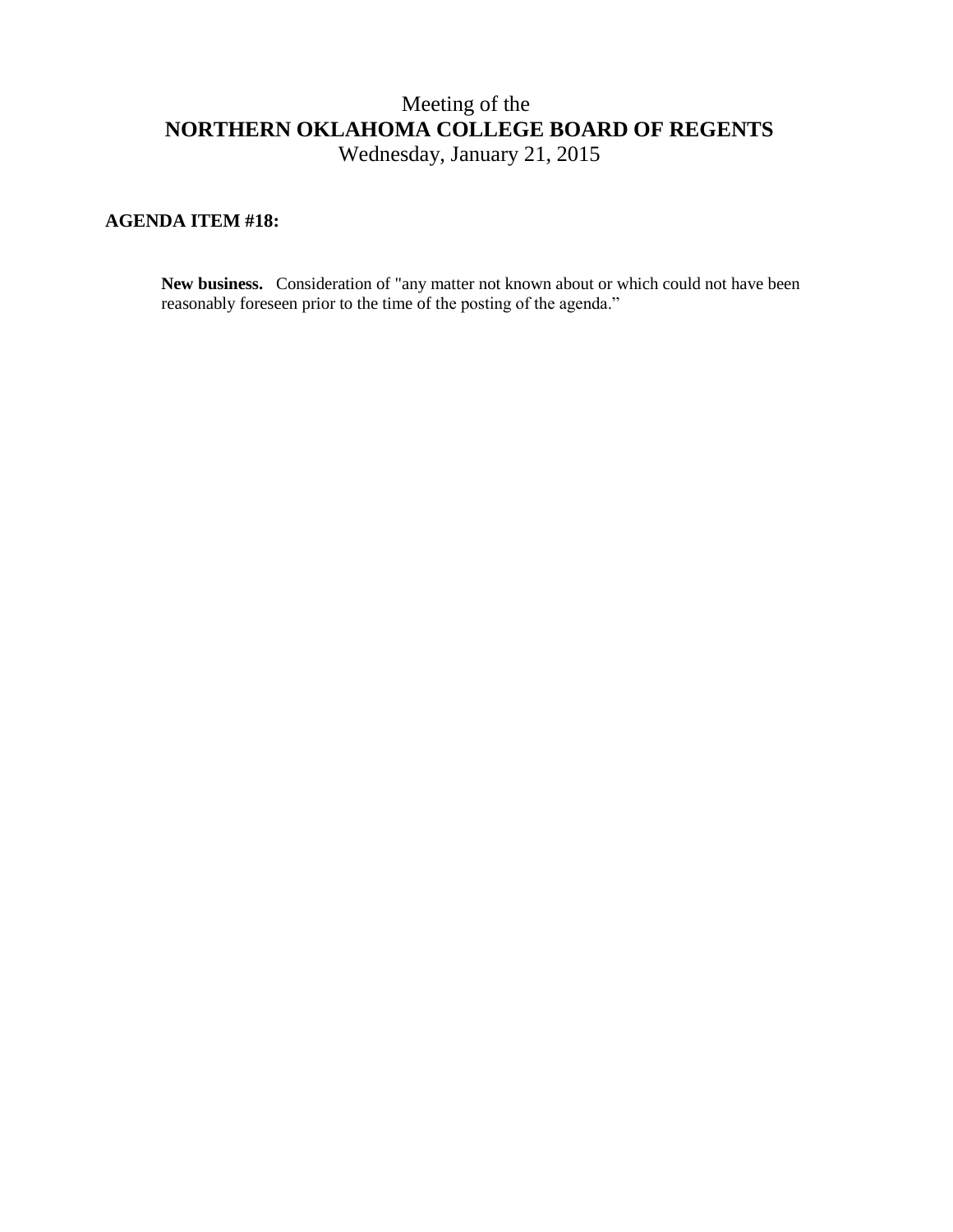**AGENDA ITEM #19:**

**Items for next agenda.**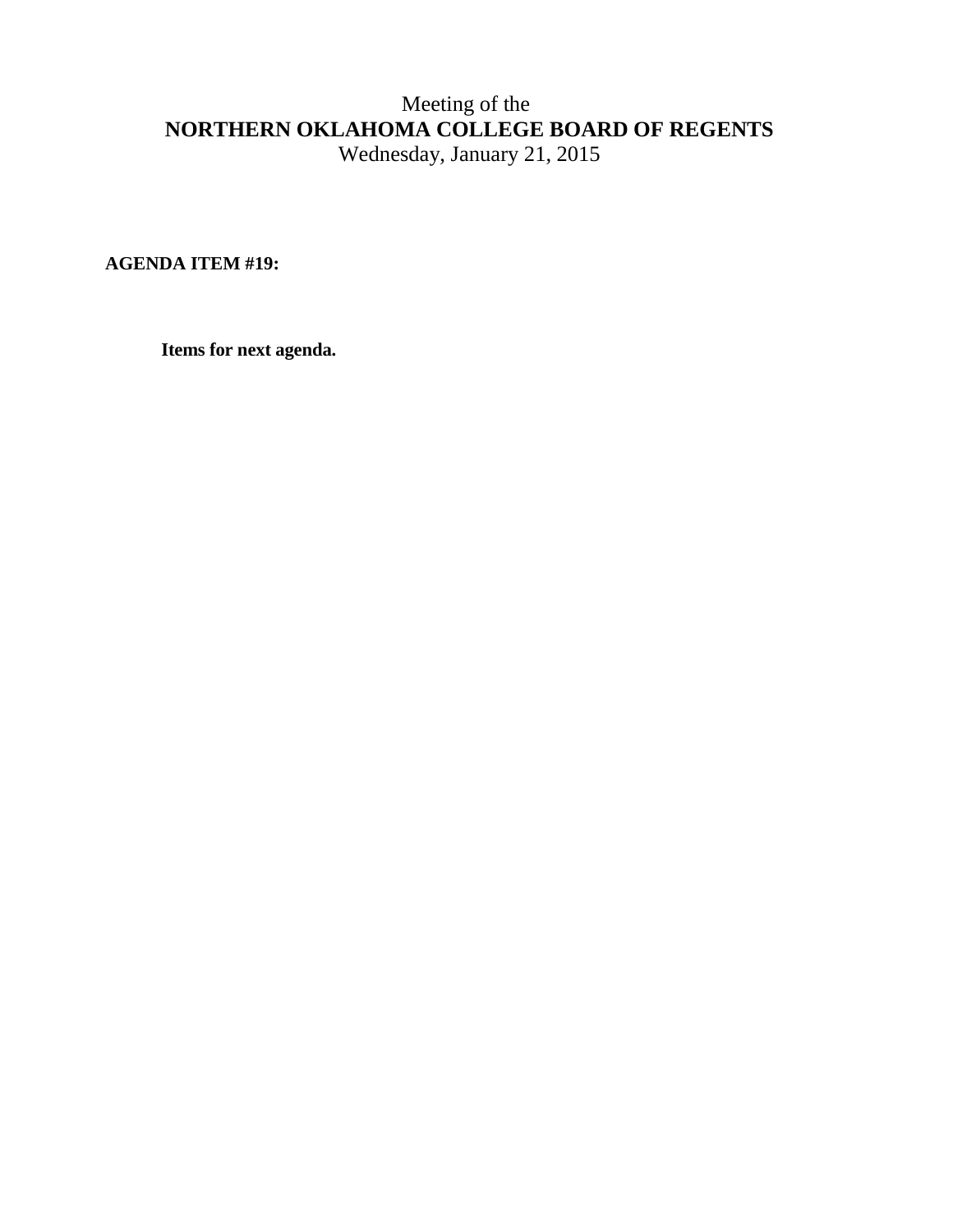Wednesday, January 21, 2015

### **AGENDA ITEM #20:**

**Announcement of next scheduled meeting: Next meeting is Monday, February 23, 2015,** 1**:00 p.m., President's Boardroom, Tonkawa Campus.**